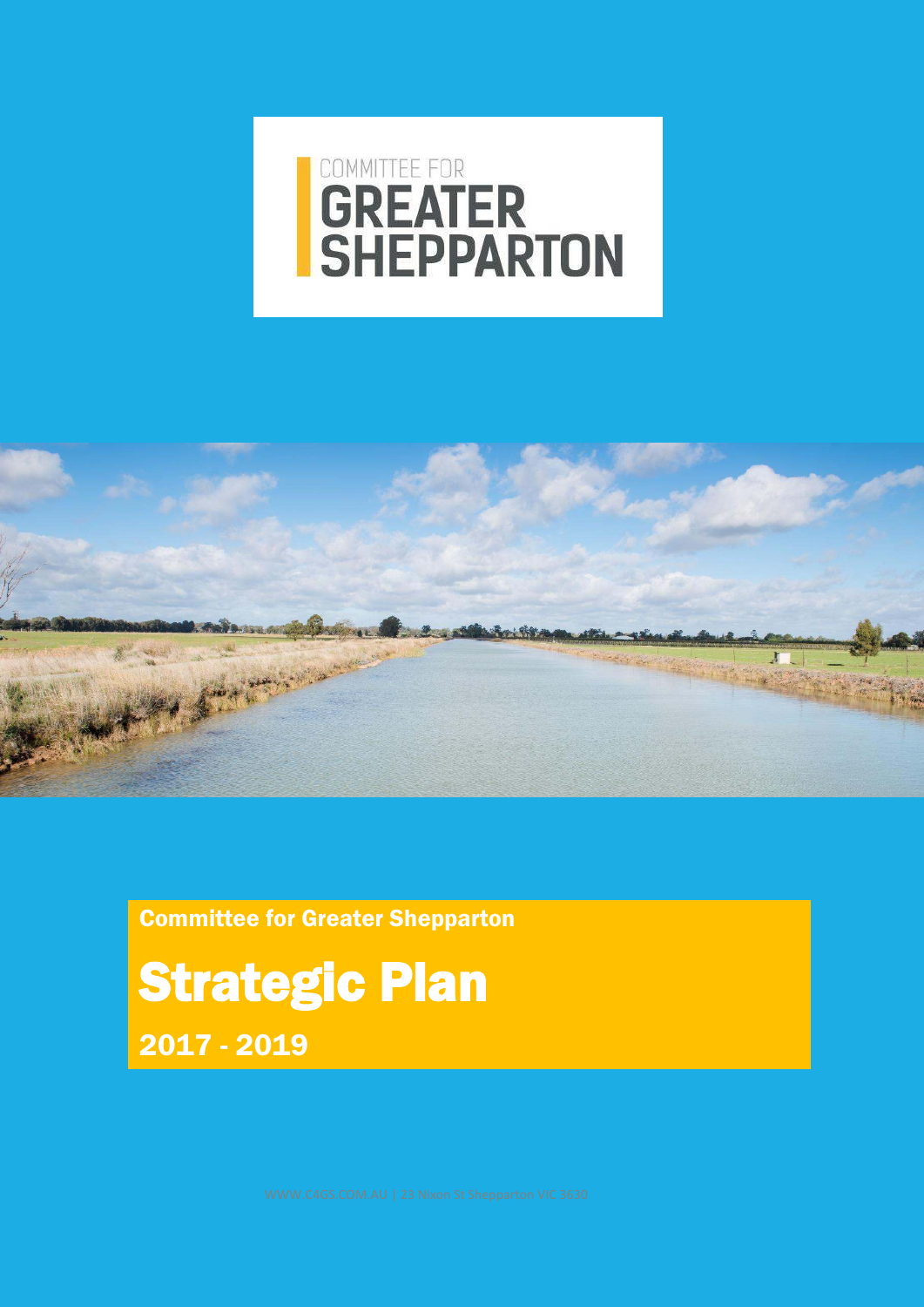# <span id="page-1-0"></span>Strategic Plan 2017 - 2019

## **Table of Contents**

| 1. |     |  |  |
|----|-----|--|--|
| 2. |     |  |  |
| 3. |     |  |  |
|    |     |  |  |
|    |     |  |  |
|    |     |  |  |
|    |     |  |  |
| 4. |     |  |  |
|    | 4.1 |  |  |
|    | 4.2 |  |  |
|    | 4.3 |  |  |
|    | 4.4 |  |  |
|    | 4.5 |  |  |
|    | 4.6 |  |  |
| 5. |     |  |  |
|    | 5.1 |  |  |
|    | 5.2 |  |  |
| 6. |     |  |  |
| 7. |     |  |  |
| 8. |     |  |  |
|    | 8.1 |  |  |
|    | 8.2 |  |  |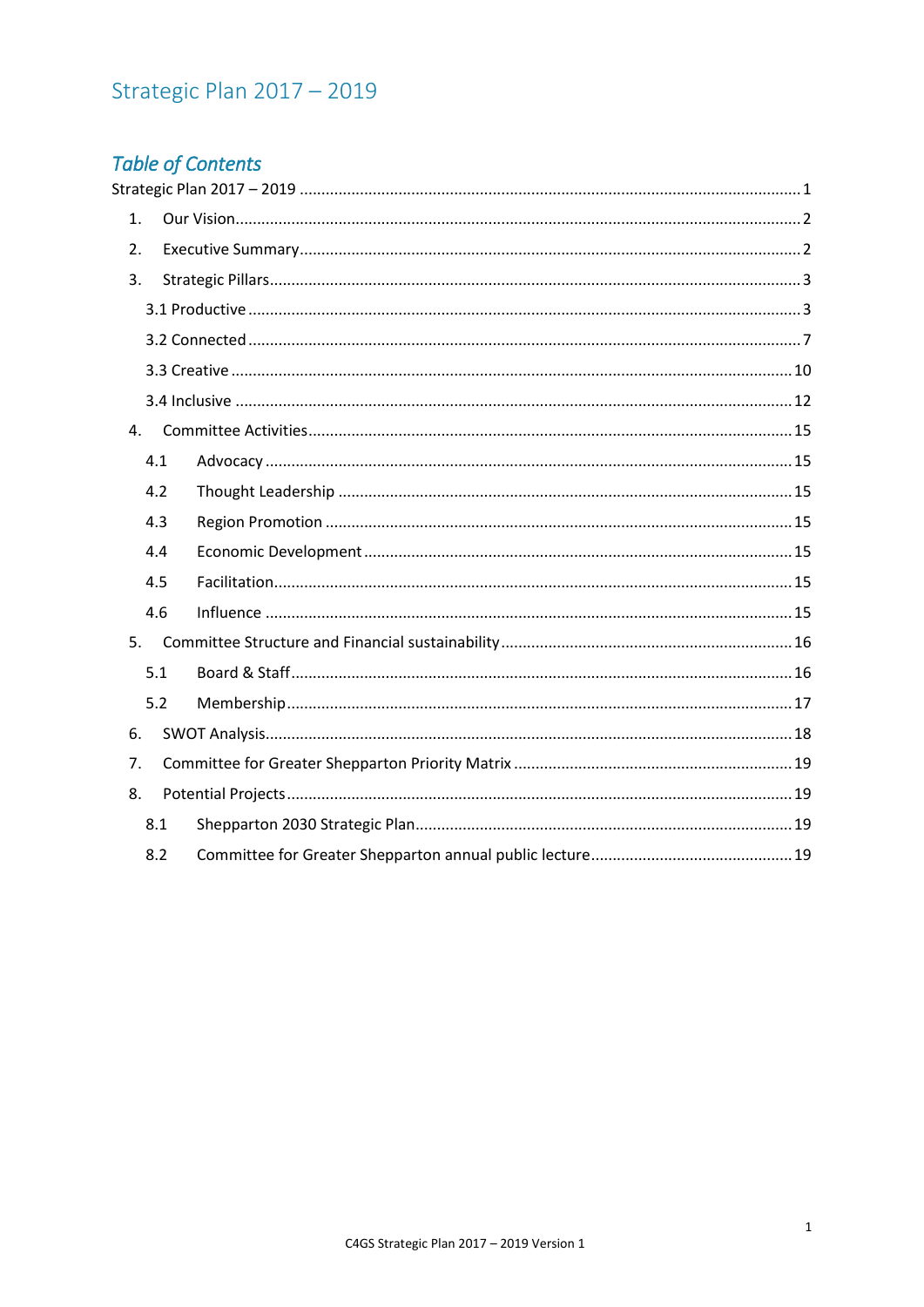# <span id="page-2-0"></span>1. Our Vision

To be the Australian centre for dairy and horticulture, exporting reliable premium quality fresh and value added produce via innovative practices and a world class irrigation system. As a major business centre, Greater Shepparton will be connected to the world through modern infrastructure and supported by a thriving and educated community that celebrates its rich culture and diversity.

## <span id="page-2-1"></span>2. Executive Summary

The Committee for Greater Shepparton was established in 2013. Based on the successful Committee for model, and taking direction from the early development and successes of the Committee for Geelong, the C4GS has a solid membership base, a strong record of achievement and a good profile in the region.

The four strategic pillars remain relevant, and the issues faced and key actions required can be identified and organised under these pillars.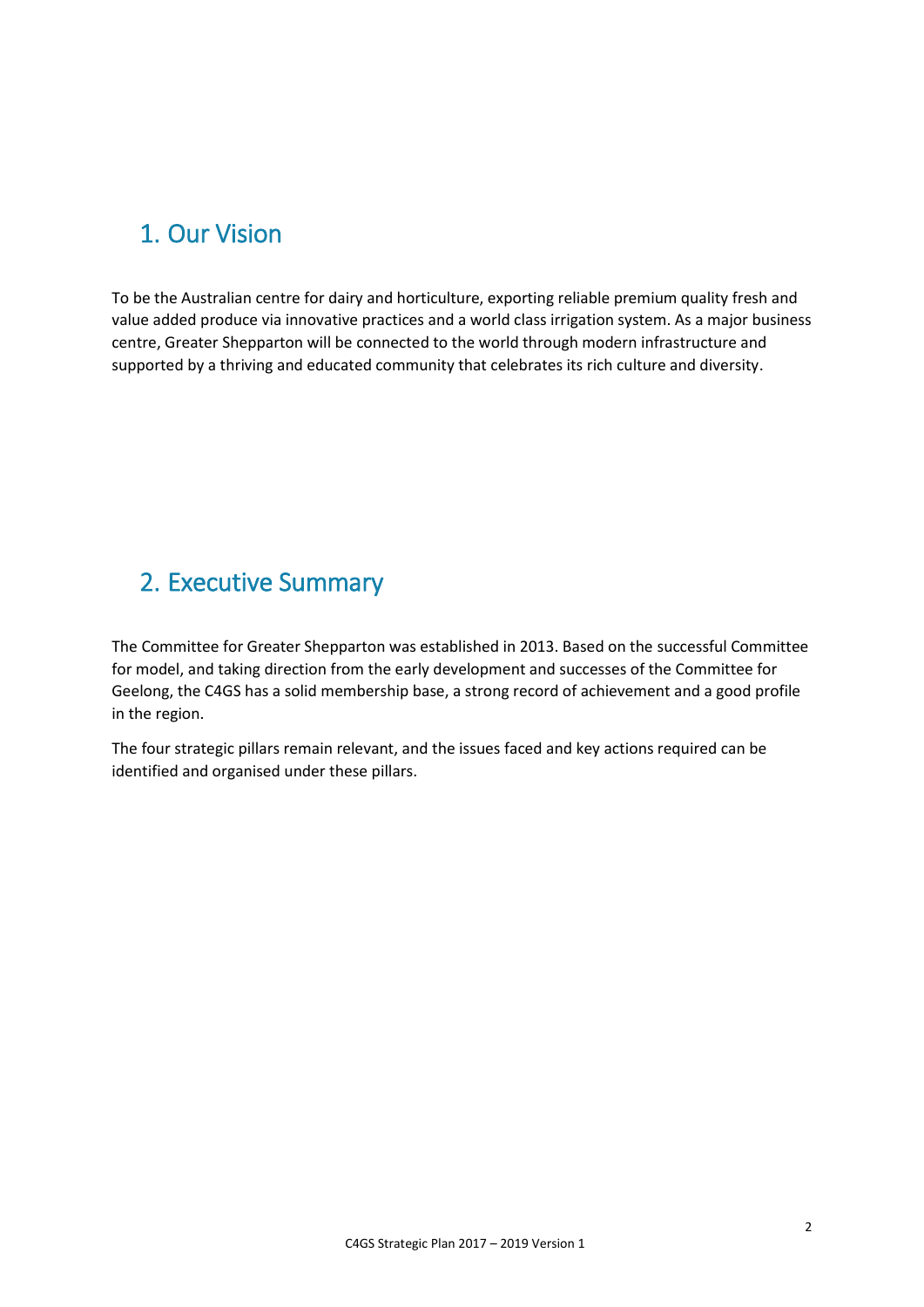## <span id="page-3-0"></span>3. Strategic Pillars

### <span id="page-3-1"></span>3.1 Productive

#### *3.1.1 Water*

The focus of the water policy strategy will continue to be the Murray Darling Basin plan, as the removal of more water from the consumptive pool in the GMID threatens the viability of the major economic drivers of the region.



#### **Key Actions**

Supporting the GMID Water Leadership forum.

Strong advocacy to the MDBA and Federal government in relation to MDB plan roll out.

Continued involvement with GMW to support efforts for the satisfactory completion of the Connections project.

#### *Target Outcome:*

• No more removal of water from the GMID consumptive pool beyond the initial targets of 2750 GL target of the MBDP. Achievement of the full 650 GL offsets for the southern connected basin.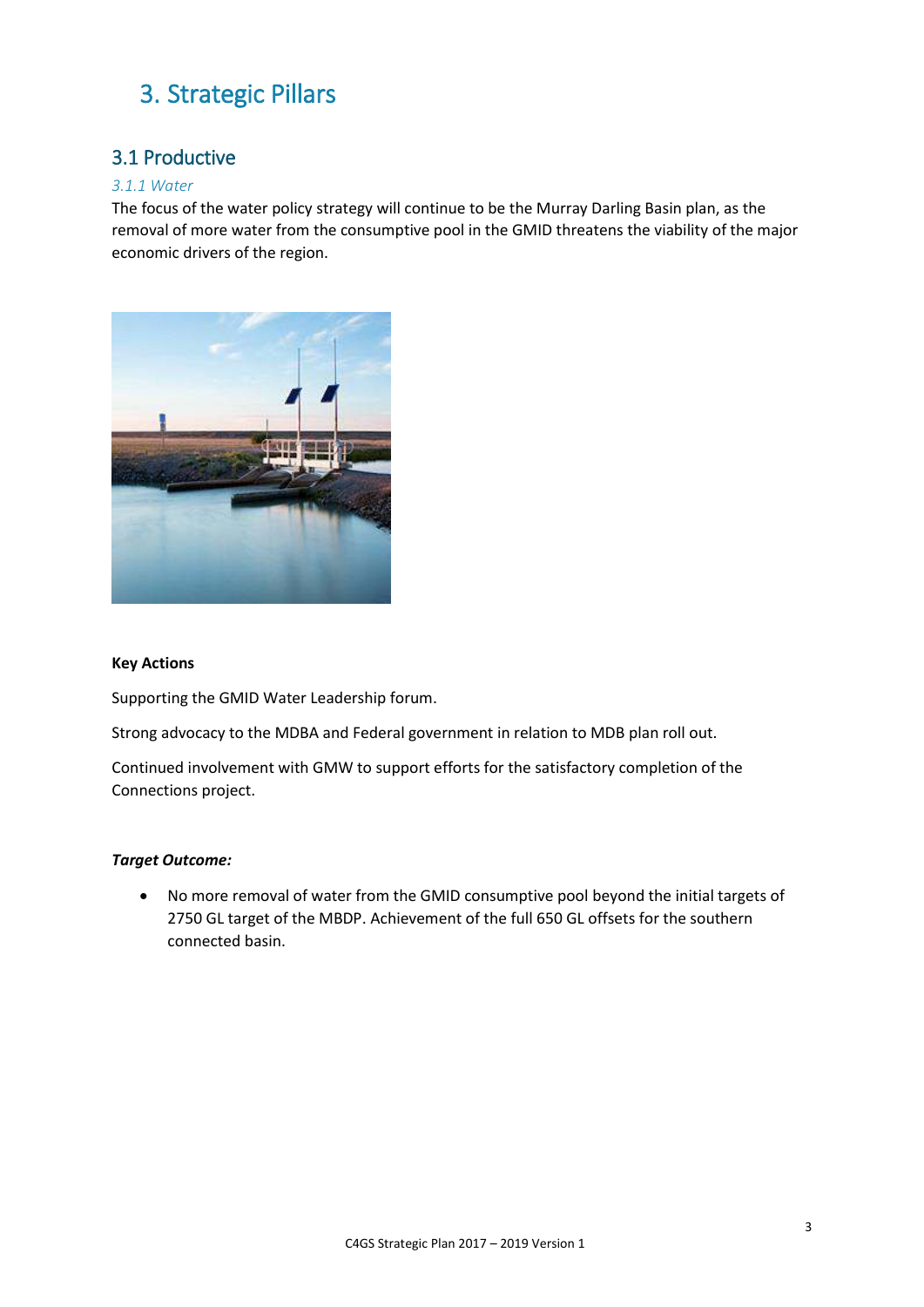#### *3.1.2 Fruit Industry*

Support for the fruit industry will be via lobbying as industry specific issues come up (i.e. backpacker tax), and working with stakeholders such as Horticulture Innovation Australia, DEDJTR, Apple and Pear Australia and SPC.



#### **Key Actions**

Support and advocate for efforts to fast track Apple export protocols to China.

Work with GSCC Economic Development to link Australian Fruit businesses and Asian customers, leveraging on established links with China of other central Victorian regions.

Support SPC through initiatives such as advocacy of government procurement policy.

#### *Target Outcome:*

- Apple export protocols to China
- A formalised central Victorian link to China, with offices and staff in China to provide services to exporters.
- A government procurement policy for the purchase of Victorian goods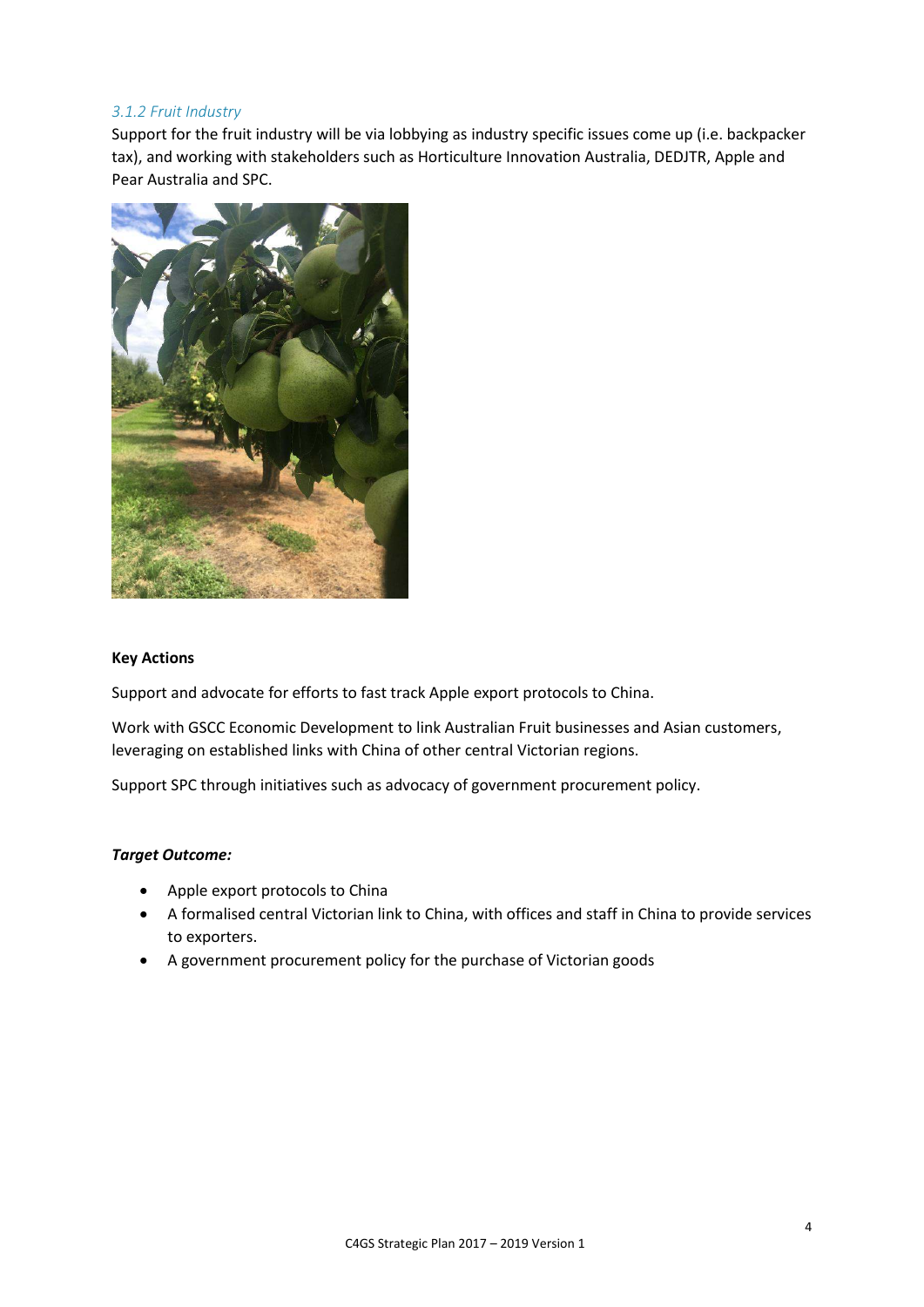#### 3.1.3 Horticulture transition

C4GS has been involved in efforts to attract new horticulture businesses to the region, especially vegetable producers.

#### **Key Actions**

Continue promoting, working with council, the Goulburn Valley as a new centre for vegetable production, encouraging the move from constrained peri-urban regions around Melbourne. Further promotion and presence at the National Horticultural Convention.

Work with Institutions such as University of Melbourne and DEDJTR to develop benchmarking studies as to the potential for crops and varieties in the GV.

#### **Target Outcome**

• The establishment of vegetable growing business in the Goulburn Valley, moving from periurban areas such as Werribee

#### 3.1.4 Dairy

The dairy industry has strong long term fundamentals assuming affordable irrigation water is available. The price shock of 2016 will continue to affect the industry, and the recovery of the sector will depend on global commodity prices and the manufacturer's ability to export branded products.

#### **Key Actions**

Work with Murray Dairy and dairy manufacturing companies to improve the viability of the industry. Advocate to government on behalf of the GMID dairy industry for policies which support resilience and growth.

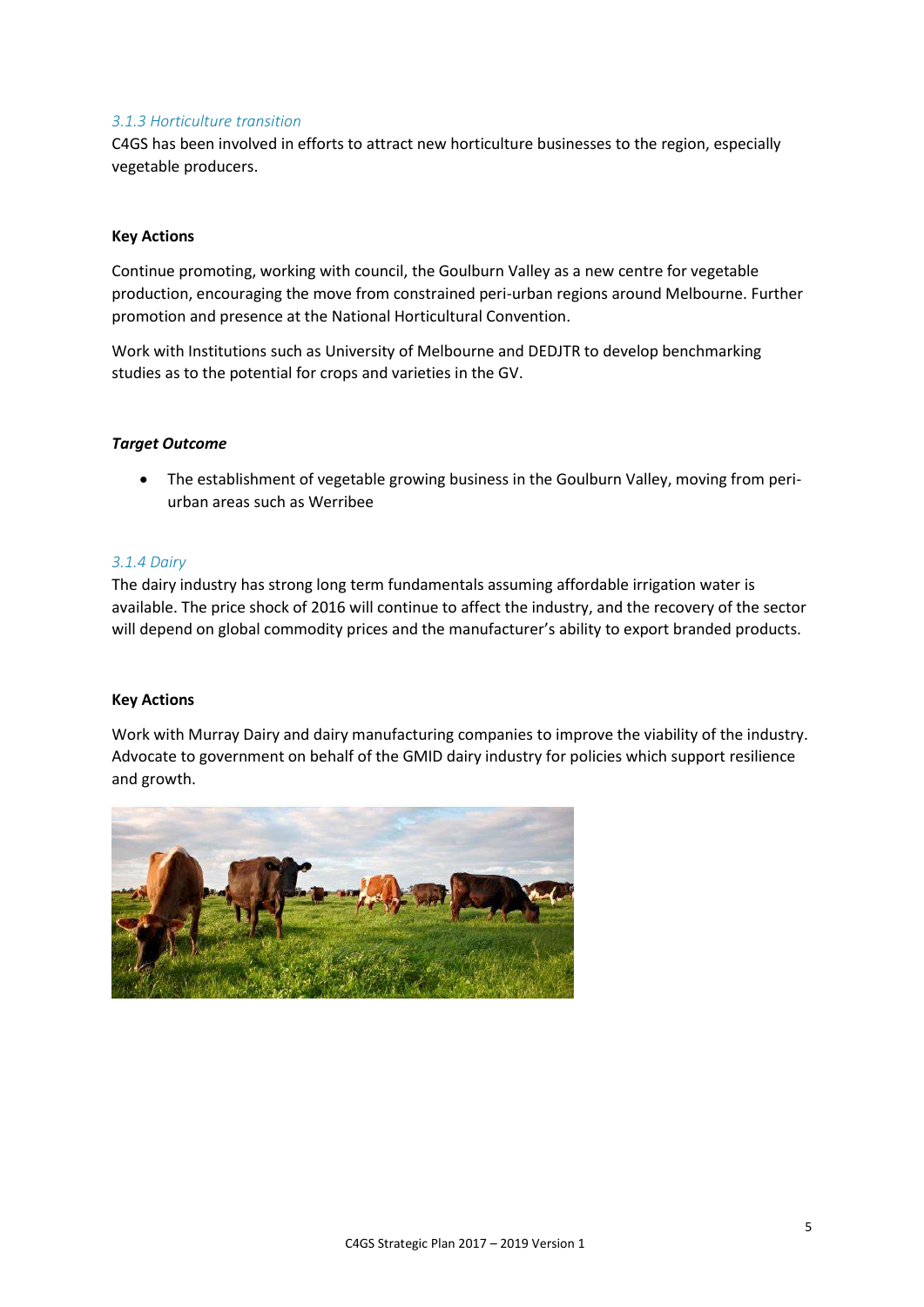#### *3.1.5 Investment attraction / Economic Development*

Economic Development is a focus of Greater Shepparton City Council, and as investment attraction logically leads into involvement with the planning department, there needs to be a strong link of two departments in one organisation. However, the economic development department in council can benefit from stronger links to the Greater Shepparton business community, through their knowledge experience and networks. Economic development is also not just investment attraction but expansion of business.

The region can benefit with greater links to Asia, for tourism and export of produce. Toowoomba's economic development entity, Toowoomba and Surat Basin Enterprise 'TSBE' has been very successful in link their region with Asia and providing an entrepreneurial approach to economic development.

#### **Key Actions**

Invite the manager of economic development at council to present at a C4GS member function.

Facilitate an economic development forum with members and the economic development at council.

Investigate the TSBE model and assess whether it or facets of it could benefit Greater Shepparton and surrounding regions.

Facilitate one on one meetings with willing member businesses (and eventually non-members) and economic development department to explore what assistance is available to grow the business.

Investigate a C4GS member delegation to Asia to investigate export and tourism.

#### *Target Outcome:*

• Positive trends in GRP output and jobs growth for the 3-year period strategic plan, measured by the RDV Shepparton City Regional profile report:

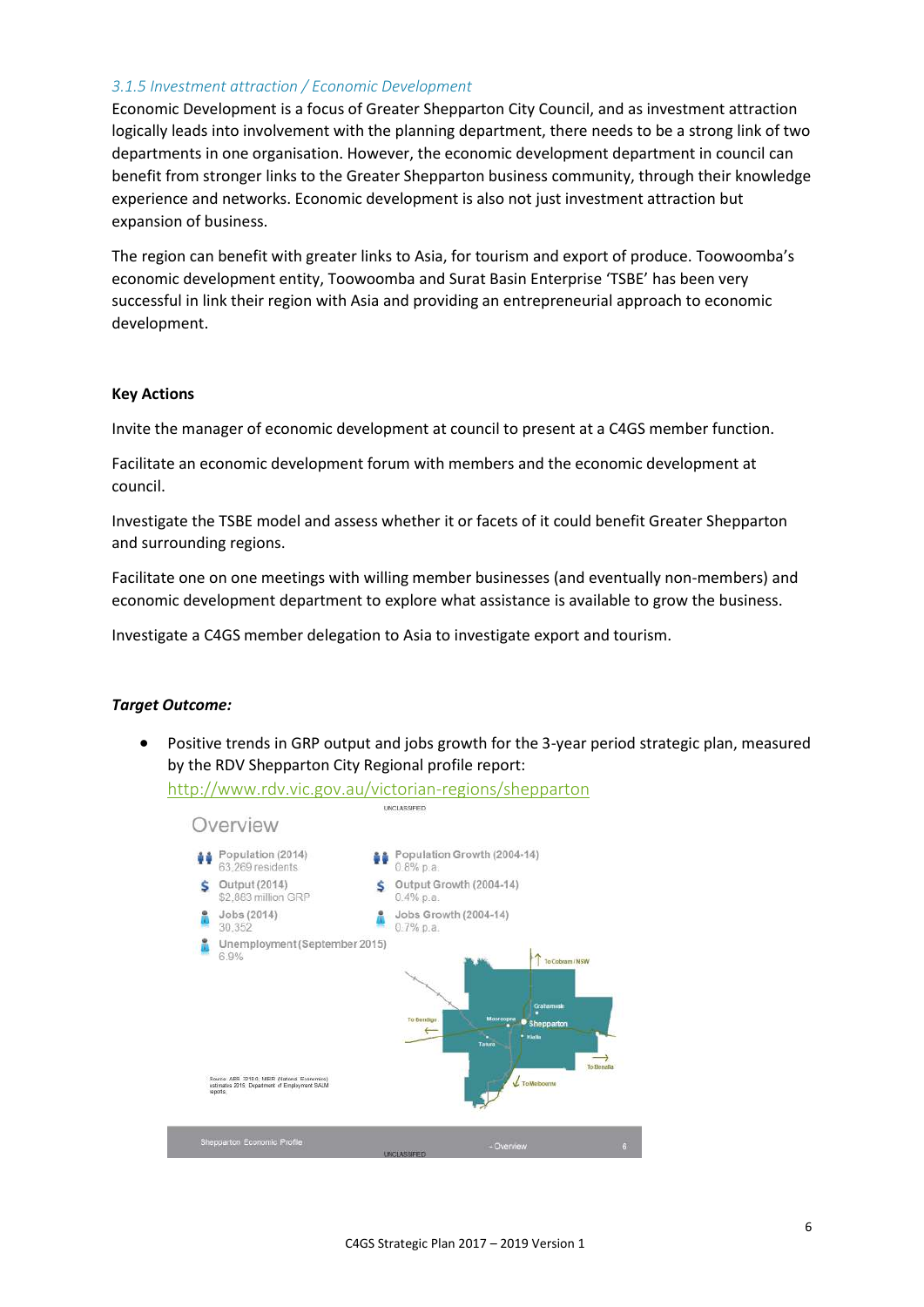## <span id="page-7-0"></span>3.2 Connected

#### *3.2.1 Rail*

The passenger rail service between Shepparton and Melbourne has been identified as a major source of dissatisfaction among residents, and improvements would greatly increase liveability in the area. Freight rail is of a lower priority, with the inland freight rail corridor seemingly having been decided as going along the existing Albury route. There are proposals for improved and extended freight rail corridors along the Shepparton – Tocumwal line.

#### **Key Actions**

Instigate a major lobbying campaign to compel the state government to improve the passenger rail service between Shepparton and Melbourne. Improvements to satisfy community demand would involve 6 then 8 well scheduled return services per day, at trip lengths of around 2 hours each way.

#### *Target Outcome:*

• Commitment to funding track and signalling upgrades to achieve 6 well timed return services From Shepparton to Melbourne

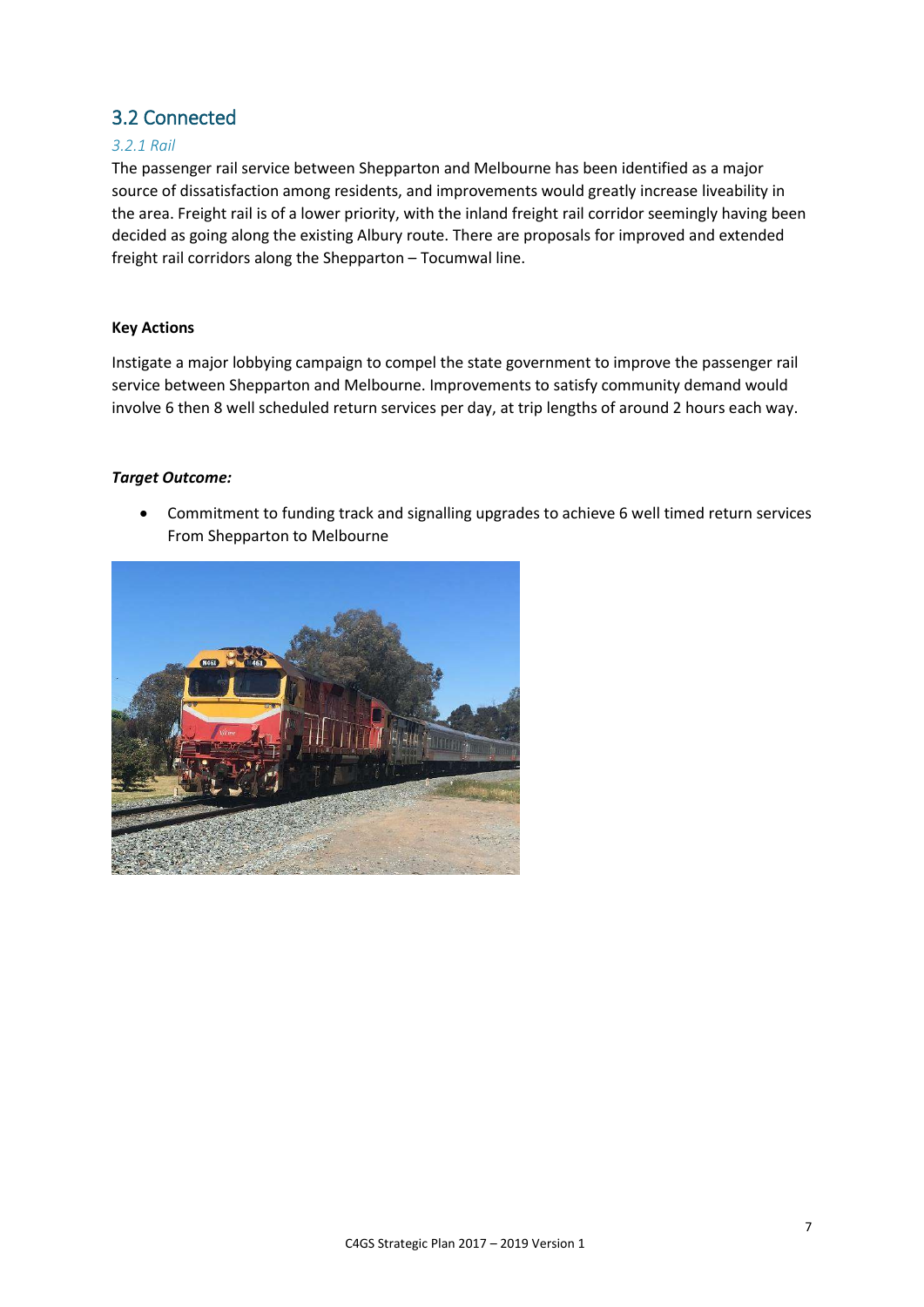#### *3.2.2 Road*

The GV Highway Shepparton bypass is the major road issue being advocated for by C4GS. There are other road issues in the region that will improve traffic flow, and leverage the bypass project.

#### **Key Actions**

Continue to advocate for the Shepparton bypass project to state and federal government.

#### *Target Outcome*

• Commitment of \$20 million for initial works on stage 1 of the bypass project to bring it to shovel ready stage



#### *3.2.3 Air*

The Shepparton airport will need to be relocated at some point in the future. The lack of a regular passenger service to Canberra and Sydney has been cited as a barrier to de-centralisation of a government department to this region. A longer-term ambition is the potential for air freight of perishable agricultural produce to Asia.

#### **Key Actions**

Investigate current initiatives around airport relocation and passenger services. Investigate Wellcamp airport in Toowoomba and viability of something similar in northern Victoria.

#### *3.2.4 Digital*

Parts of Greater Shepparton are connected to the National Broadband network.

#### **Key Actions**

Investigate level of digital connectivity in Greater Shepparton.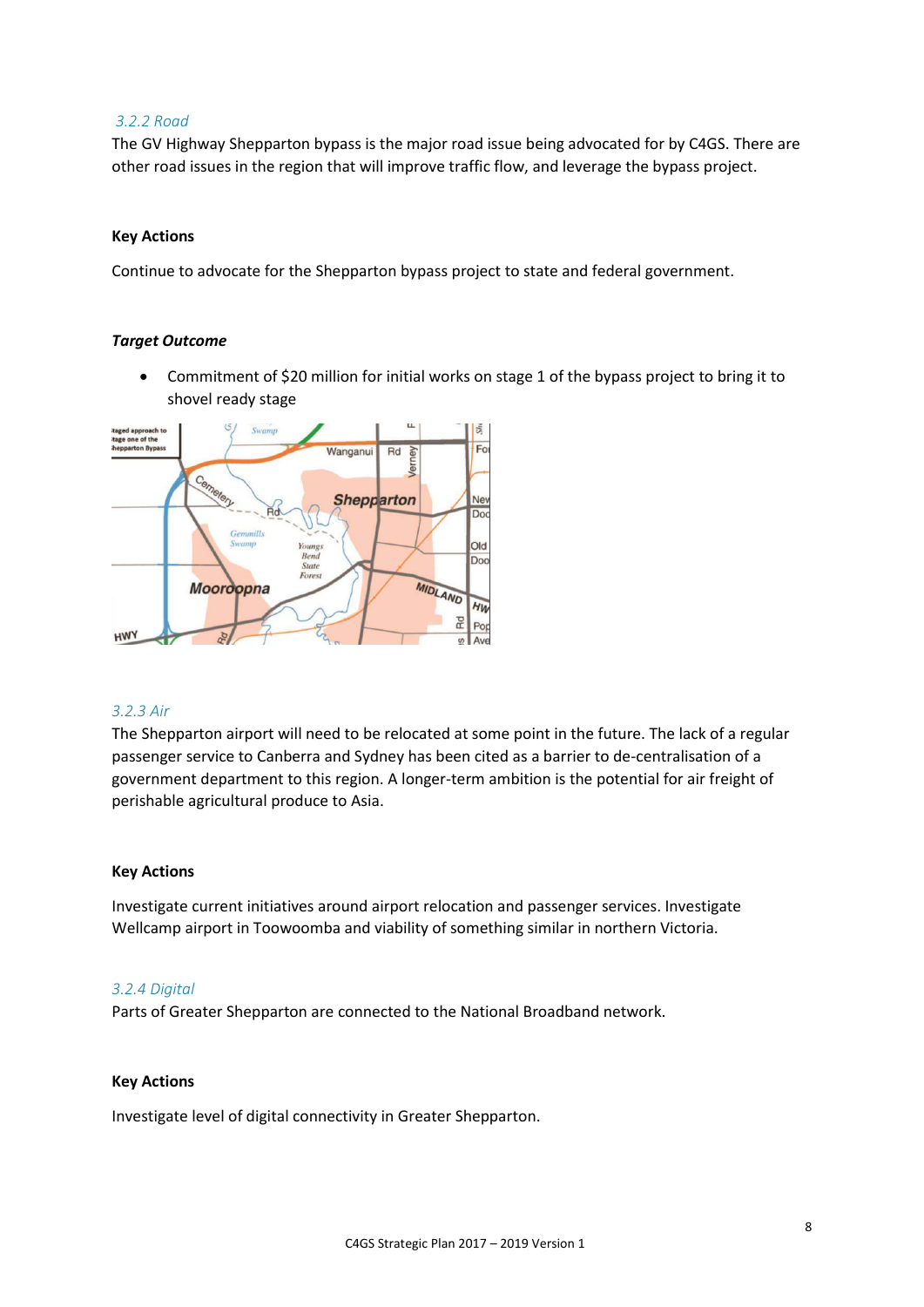#### *3.2.5 Decision Makers*

Shepparton has benefited greatly in recent times by having strong relationships with key decision makers in state government. Links have been made with Federal government but the opportunity to do more in this space exists. When relevant issues arise C4GS needs to have access to members and staff who could influence the outcomes. C4GS needs to be networked and respected on all sides of the political spectrum as changes in government occur.

#### **Key Actions**

Continue to develop relationships with state government and opposition members, making sure new chairs, staff and board members have an opportunity to meet key people, providing a system of continuity for the Committee.

Renew a focus on the Federal Government and Canberra, with a possible Greater Shepparton showcase in Canberra.

Link with Victorian Federal government senators, inviting them to visit Shepparton and understand issues of the region.

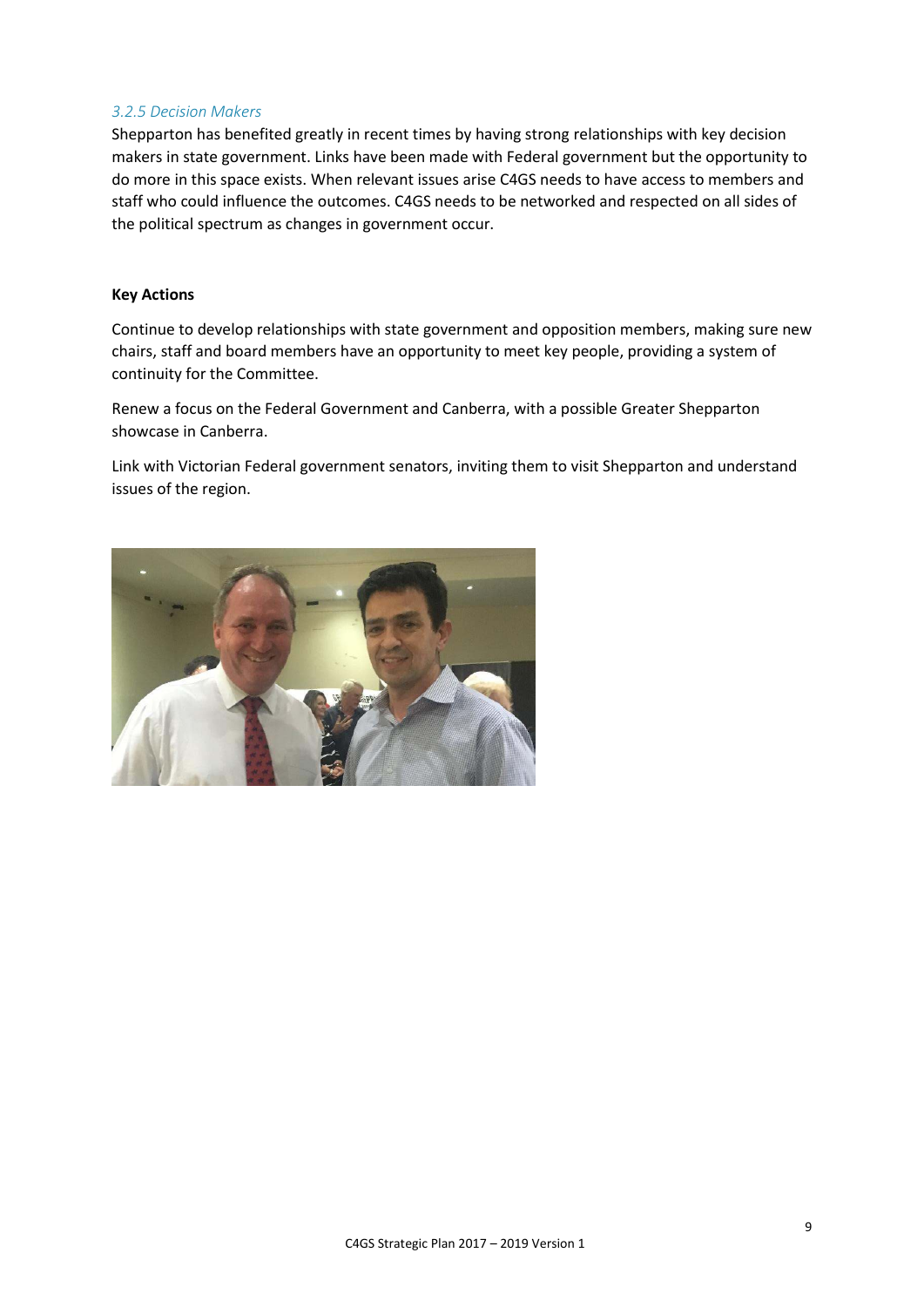## <span id="page-10-0"></span>3.3 Creative

#### *3.3.1 Creative Community Policy*

C4GS has undertaken a community consultation about creativity in the region. The consultation report is in draft form.

#### **Key actions**

 Finalise the community consultation report, with additions of consultations with engineers, builders and designers. Present to council and encourage the development of a Creative Community policy.

#### *Target Outcome:*

• Development of a Greater Shepparton City Council Creative Cities Policy

#### *3.3.2 Performing Arts*

Performing arts is strong in the region, with music and theatrical performances adding to the vibrancy for the region. Barriers to further activity in theatre have been identified as technical capacity. There is also a significant gap in creative performing arts opportunities for youth.

#### **Key Actions**

Link University of Melbourne and Shepparton theatre and music groups to lift capacity in the region.

Partner with relevant organisations to offer opportunities for performing arts among youth, and use music events to engage with youth.

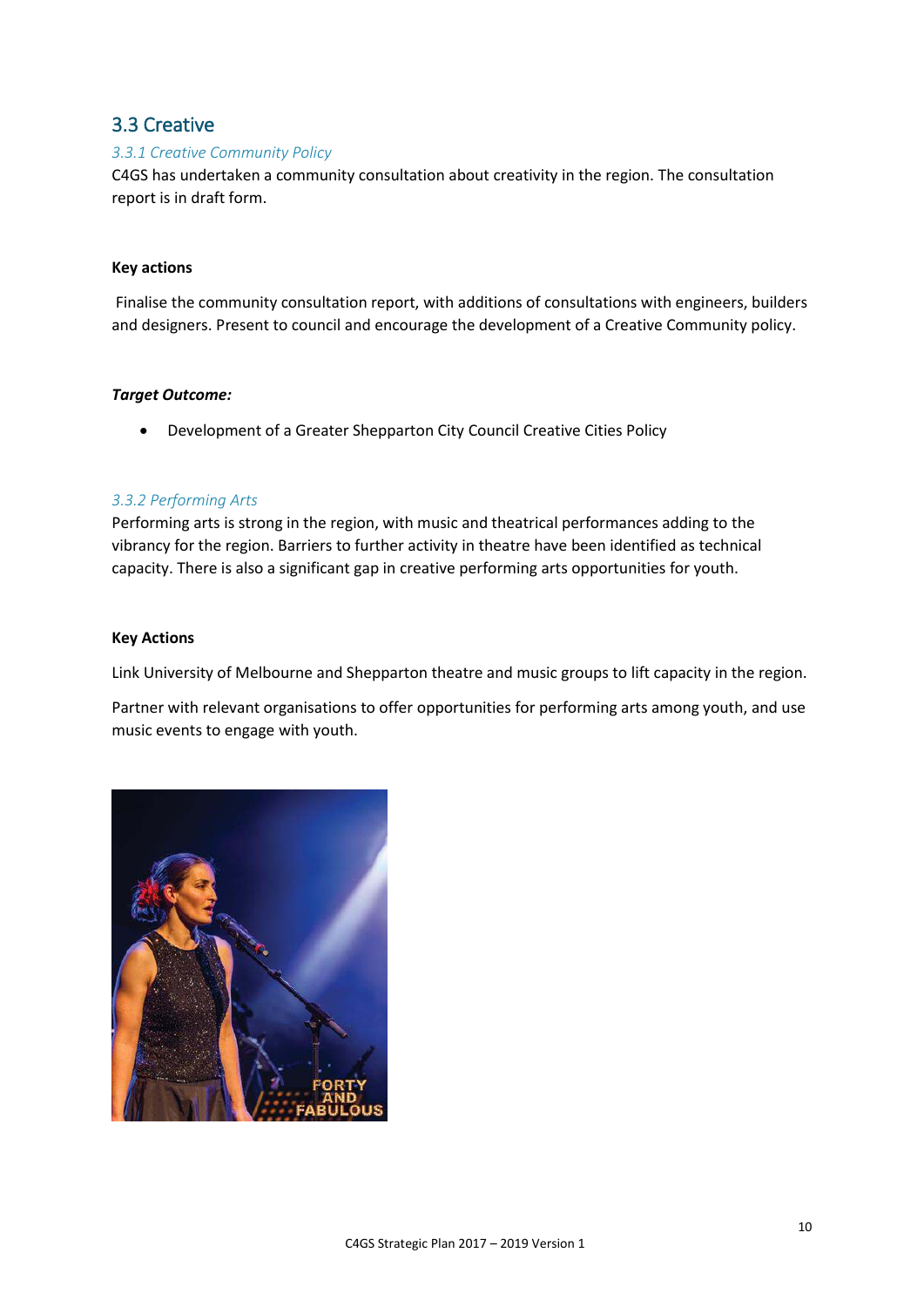#### *3.3.3 Shepparton Art Museum*

The Shepparton Art Museum will go through a design selection process in 2017, with construction due to begin later in the year. The project needs advocacy to gain more community support, and all efforts must be made to ensure the facility and initial exhibitions are successful.

#### **Key Actions**

Continue the advocacy effort for the project, publicising the architectural competition shortlist and eventual winner, and helping create a sense of momentum and excitement around the building.

Work with the project board, SAM foundation and other stakeholders to assist, where possible, the smooth running of the project.



#### *3.3.4 Building & Landscape Design*

The history of Shepparton in terms of attractive design and buildings has been varied. In recent times buildings with a strong sense of design have been constructed in the city, and the Shepparton Art Museum is going through an architectural design competition. Landscape design is also an issue which is current with concepts being considered for the Maude St Mall and CBD, and the Eastbank Lake project.

#### **Key Actions**

Support the development of good design in buildings and landscapes in the Shepparton region.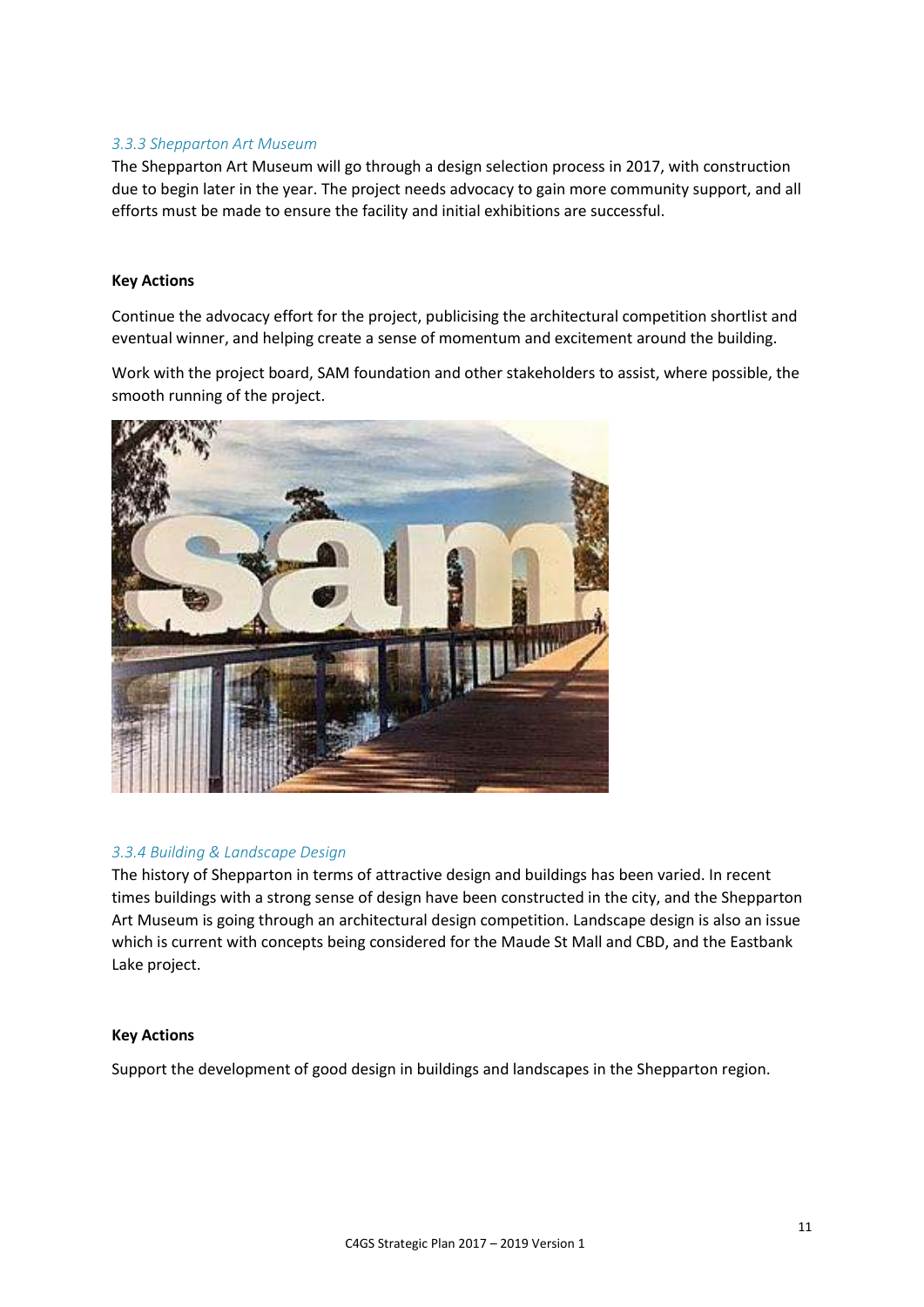## <span id="page-12-0"></span>3.4 Inclusive

#### *3.4.1 Education*

The Committee has worked well with the Lighthouse Project, aiming to get the organisation onto to a more sustainable funding model. The Committee has worked with tertiary providers Latrobe, University of Melbourne and GO Tafe on initiatives to improve tertiary offering in the Shepparton region.

#### **Key Actions**

Work with the University of Melbourne on a more integrated engagement with the Goulburn Valley.

Support Latrobe, particularly its Agribusiness degree initiative.

Continue to work with Lighthouse Project, advocating for funding to ensure the project's sustainability.

Develop a partnership with the Better Together Alliance, with the aim of better linking secondary education and industry, in conjunction with Lighthouse.

Investigate the concept of a Shepparton senior secondary school – in a similar vein to the successful experience of Bendigo.

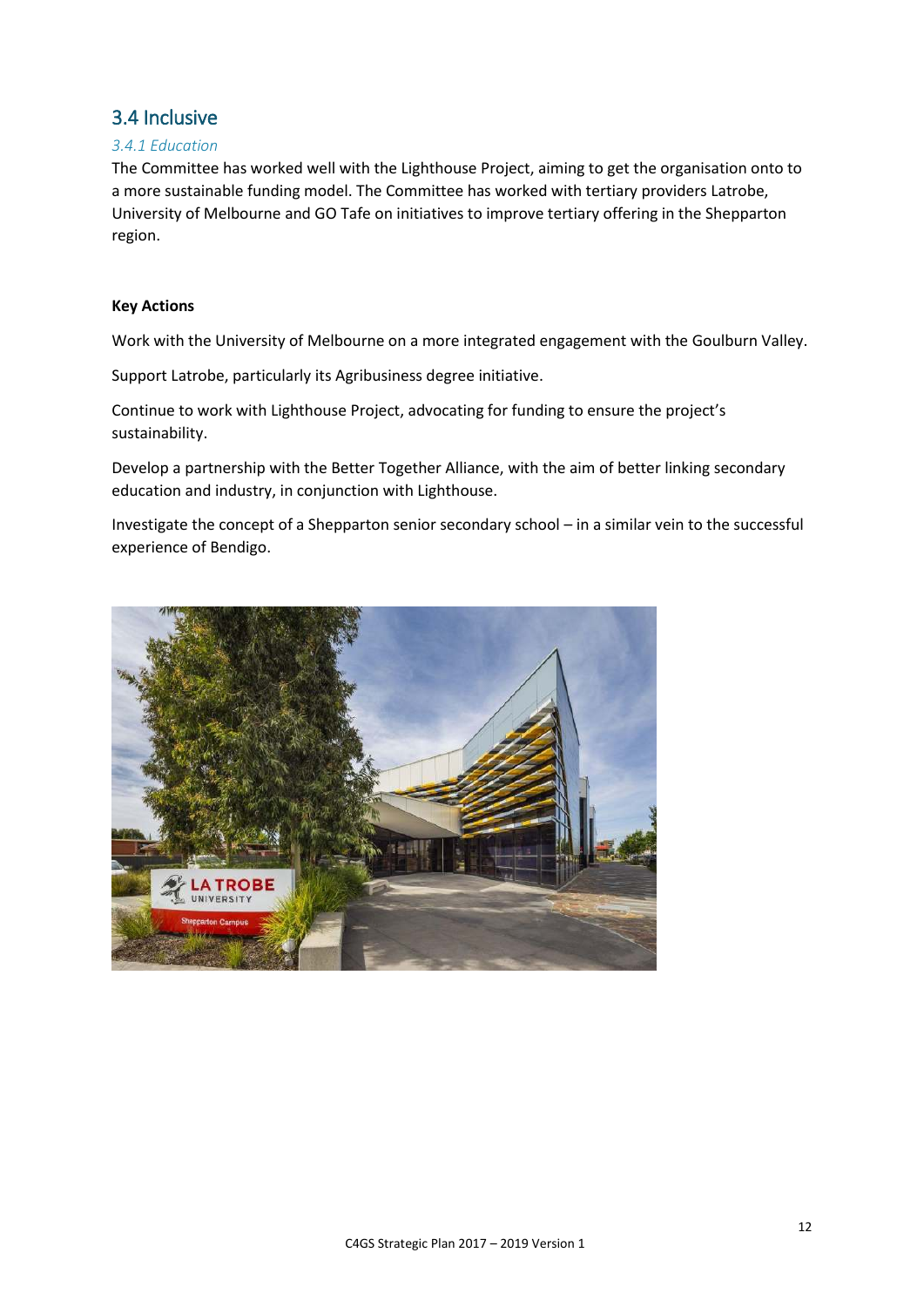#### *Target outcome*

- Achieve sustainable funding model for Lighthouse Project to continue its work toward improving education outcomes for youth
- 50% increase in young people in work or study



#### *3.4.2 Health*

Goulburn Valley Health is the largest employer in the Goulburn Valley, and a critical service provider in the region. Funding was announced in 2016 for stage 1 of the GV Health re-development. Stage 2 of the project is not yet funded and incorporates mental health facilities.

#### **Key Actions**

Monitor the progress of the stage 1 project, working with the GV Health board to work through any issues.

Continue to lobby for stage 2 of the project.

#### *Target Outcome*

• Commitment of funding for stage 2 of the GV Health re-development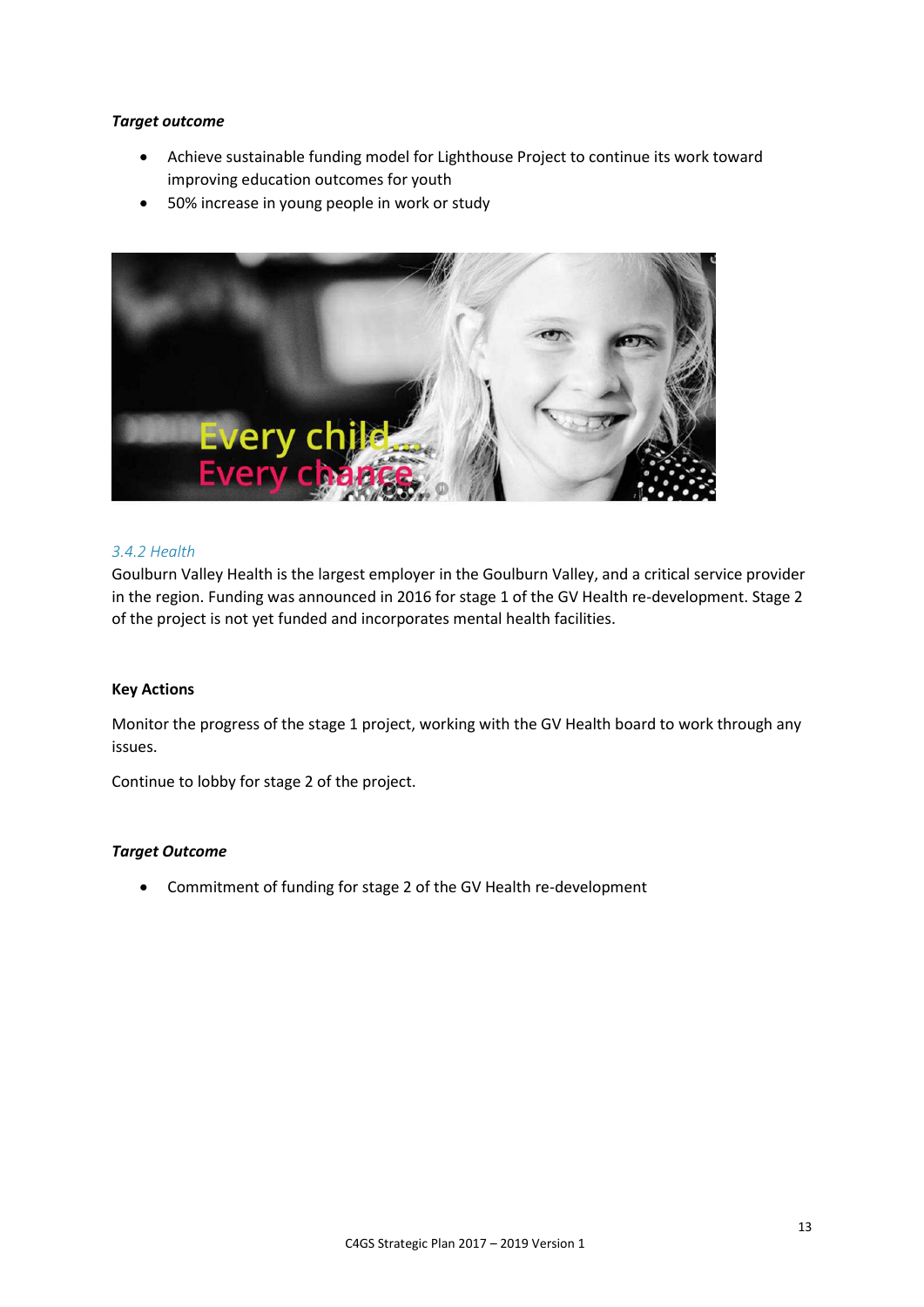#### *3.4.3 Indigenous*

The Committee has developed good relationships and partnerships with indigenous organisations in the region, leading to the Committee's support and signing of the Algobanyah employment accord. Currently there are several projects proposed by indigenous organisations, including the Rumbalara project to set up a cultural tourism project at the Kids town site, and the Munarra project – a centre for excellence at the northern sports precinct.

Efforts have been made to engage with the next generation of indigenous leadership.

#### **Key Actions**

Continue developing relationships between indigenous and non-indigenous leaders.

Support indigenous cultural and sporting events.

#### *3.4.4 Newly Arrived*

Shepparton has a large population of recently arrived migrants and refugees, predominately the most recent arrivals are from Africa and the Middle East.

#### **Key Actions**

Offer support to organisations such as the Ethnic Council and Africa House to ensure recently arrived can engage with the greater community.

#### *3.4.5 Philanthropy*

C4GS hosted a very successful philanthropic summit in 2014, which was a very successful event and resulted in some very fruitful relationships.

#### **Key Actions**

Host another philanthropic summit, reviewing the successes of the inaugural 2014 event, and exploring opportunities for future collaboration.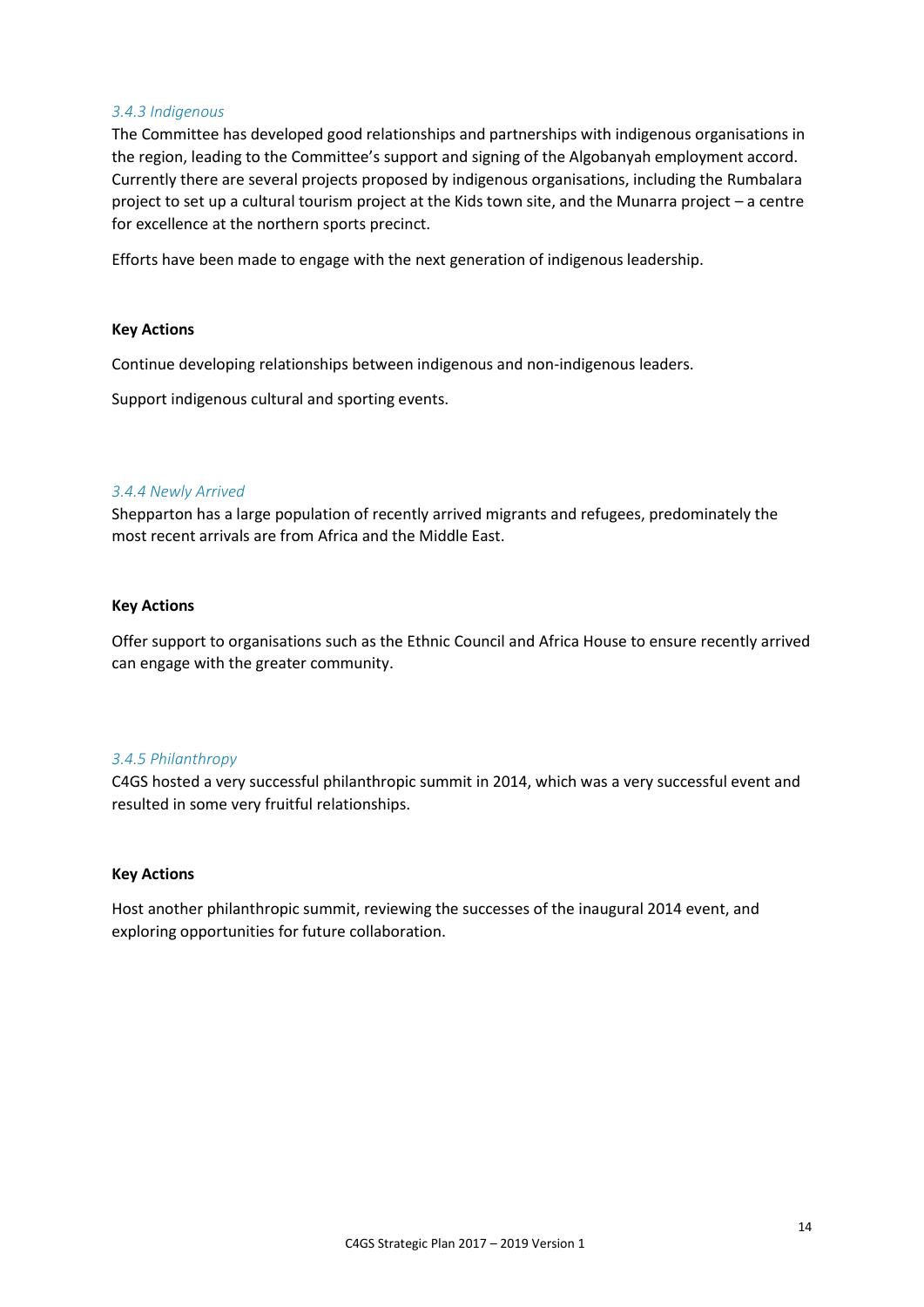## <span id="page-15-0"></span>4. Committee Activities

#### <span id="page-15-1"></span> $4.1$ Advocacy

The Committee provides strong advocacy on issues of relevance for the region, and can voice this advocacy on several media platforms in a constructive way.

#### <span id="page-15-2"></span> $4.2$ **Thought Leadership**

The Committee is a voice for a positive future, exploring ideas and engaging with think tanks, research organisations and experts to continue to explore the issues of the region and develop the future vision.

#### <span id="page-15-3"></span> $4.3$ **Region Promotion**

The Melbourne Business School evaluation of Greater Shepparton identified a region with an image crisis. The Committee continues to work on improving the region's image from the fundamentals to the messaging.

#### <span id="page-15-4"></span> $4.4$ **Economic Development**

As outlined in the economic development / investment attraction (3.1.5) The Committee works with Greater Shepparton City Council to offer the business experience and entrepreneurial instincts of the membership to help attract investment. In addition, the Committee facilitates the collaboration between existing businesses and council to expand the economic activity in the region.

#### <span id="page-15-5"></span>4.5 **Facilitation**

The Committee puts people and groups together. Having an overarching knowledge of the business and cultural activities in the region, the Committee is a point of contact for new entrants, facilitator of groups and potential independent mediator in situation of conflict.

#### <span id="page-15-6"></span>4.6 Influence

Committee board members and staff can hold roles where there is an opportunity to influence the debate and outcomes in relation to key issues.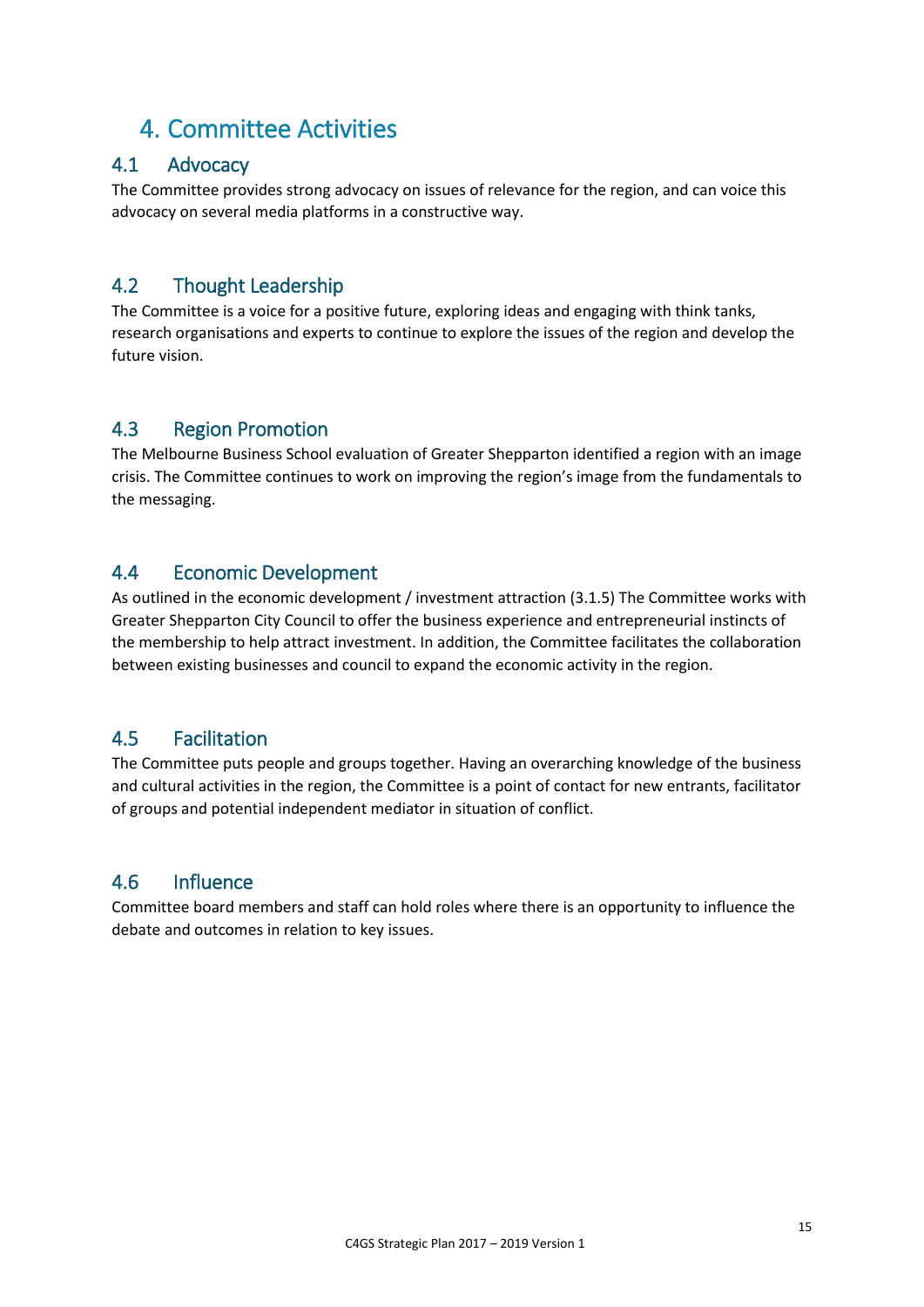# <span id="page-16-0"></span>5. Committee Structure and Financial sustainability

## <span id="page-16-1"></span>5.1 Board & Staff

The Melbourne Business School evaluation of the Committee found that one of the risks to the organisation was that the leadership personal capabilities of the then current CEO and Chair was central to much of the success. It was outlined that relationships and networks be a Committee asset, not just a, office bearer asset. It is also important to identify early future leaders, and therefore up and coming C4GS board and staff personnel.

The Committee board is currently 7 members; the chair and 6 ordinary members. The staff of 2 consist of a CEO and an Executive Assistant.

#### **Key Actions**

Engage with organisations such as Fairley Leadership and Shepparton Young Professionals to identify future leaders.

Further develop relationships between new board / staff and key decision makers.

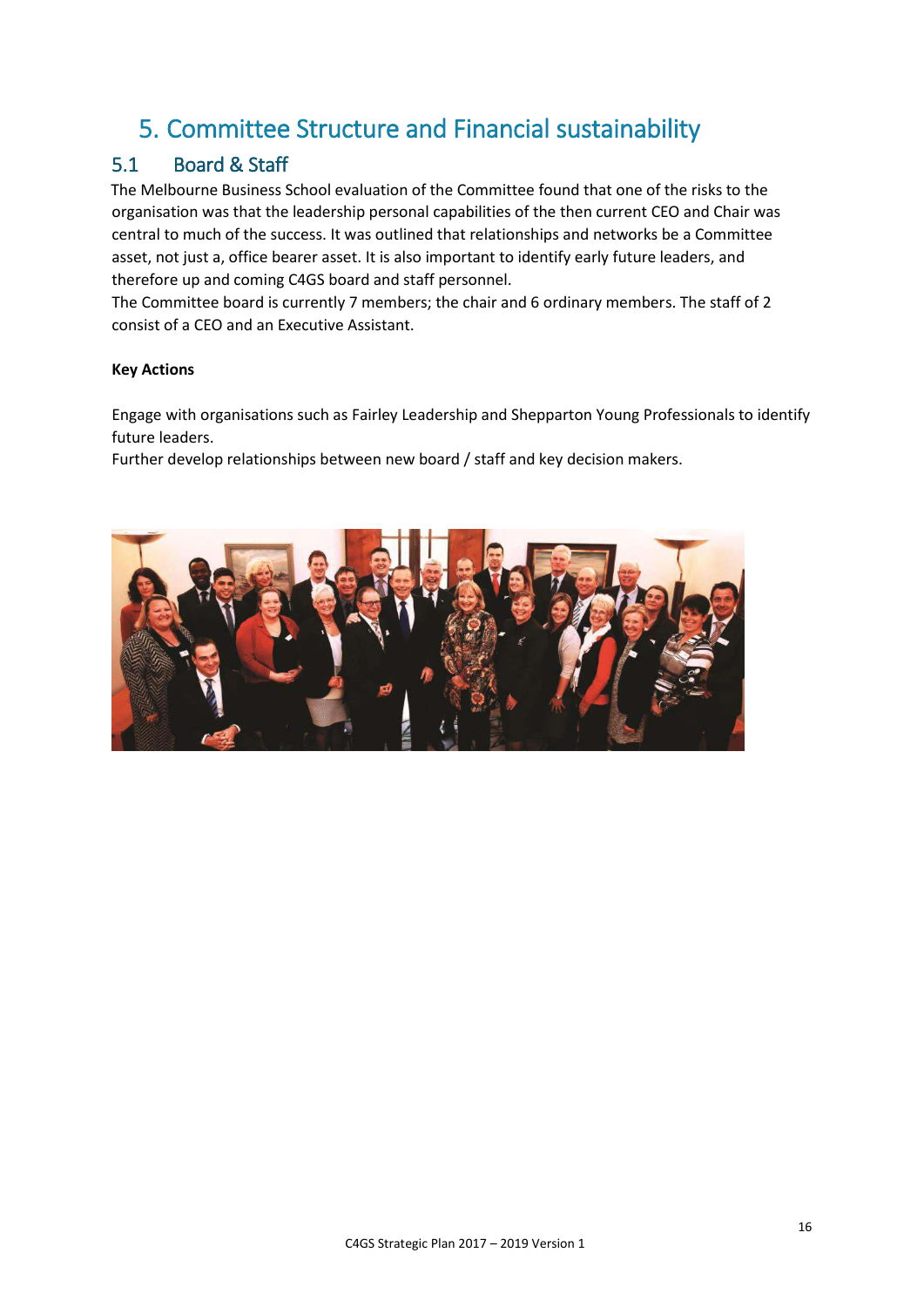#### <span id="page-17-0"></span> $5.2$ Membership

Current membership of the Committee comprises 86: 22 Gold, 18 Silver 36 Bronze, & 10 Community. The Committee aims to grow its membership sustainably.

#### 5.2.1 Membership Engagement plan

Visitation schedule to discuss issues relating to the region:

- Gold Members & Silver members will have a one on one meeting with the CEO in the February - April period of each year, and further meetings as requested and issue require.
- Bronze members will have phone call from the CEO in this period and a meeting with the  $\bullet$ Executive Assistant and / or CEO on request.

Members will be invited to events, and special events will be tailored to the different categories of members: a Gold member Parliament House dinner in 2017 & a Silver member function in Melhourne

Members will be invited to member's functions throughout the year (at least every two months), and a list of these functions will be sent as a 'save the date' list, in January / February.

The newsletter will be sent each month, and special memos or statement from the CEO and / or Chair will be sent out as issue require them.

Key 'Committee contact' personnel will be identified in each member organisation, along with a 'back ups' should people leave the organisation.

#### **Key Actions**

Identify potential members and increase the base.

Hold a Shepparton expat function in Melbourne and develop an expat chapter of the Committee for Greater Shepparton.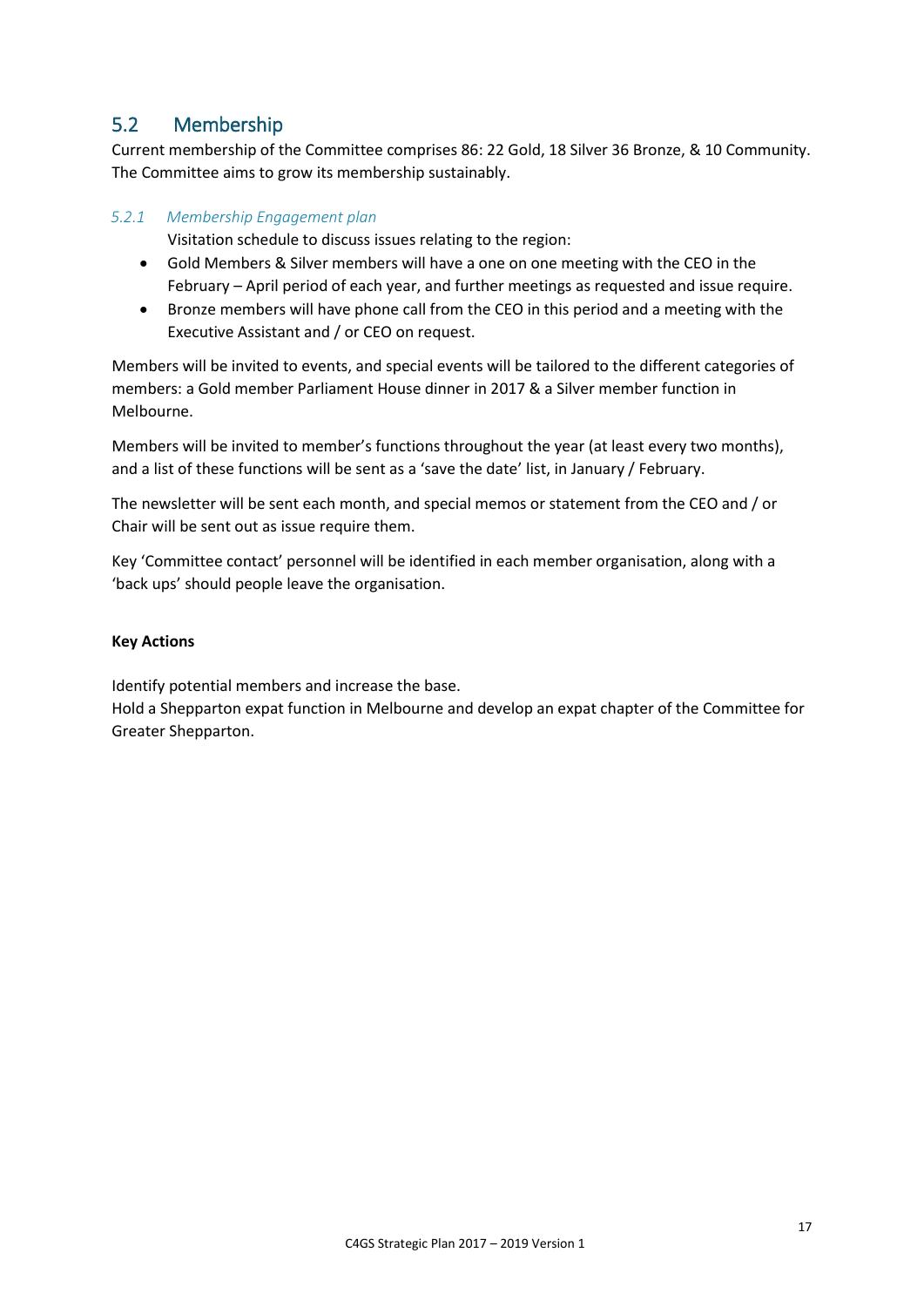## <span id="page-18-0"></span>6. SWOT Analysis

# Strengths

- •Strong committed & influential member base
- •Medium term financial sustainability
- •Respected, influential and functional board
- •Capable and functional executive (CEO & EA)
- •Community credibility
- •Links to government and government departments
- •Conventional local media platform

# Weaknesses

- Brand awareness in broader community (i.e. separate from council, chamber of commerce etc.)
- Broader media platform
- Social media platform
- Lack of Resources (2 staff)

## **Opportunities**

- Positive government policy outcomes.
- Investment attraction to the region
- •A positive image for Greater Shepparton.
- Facilitation / broker for groups in and out of the region.
- •Mediation in issues of public discourse.
- Progressive thinking and ideas

## **Threats**

- •Member disengagement
- Reduction of financial base
- Staff / board loss and loss of corporate knowledge
- Economic environmental political situations detrimental to Shepparton